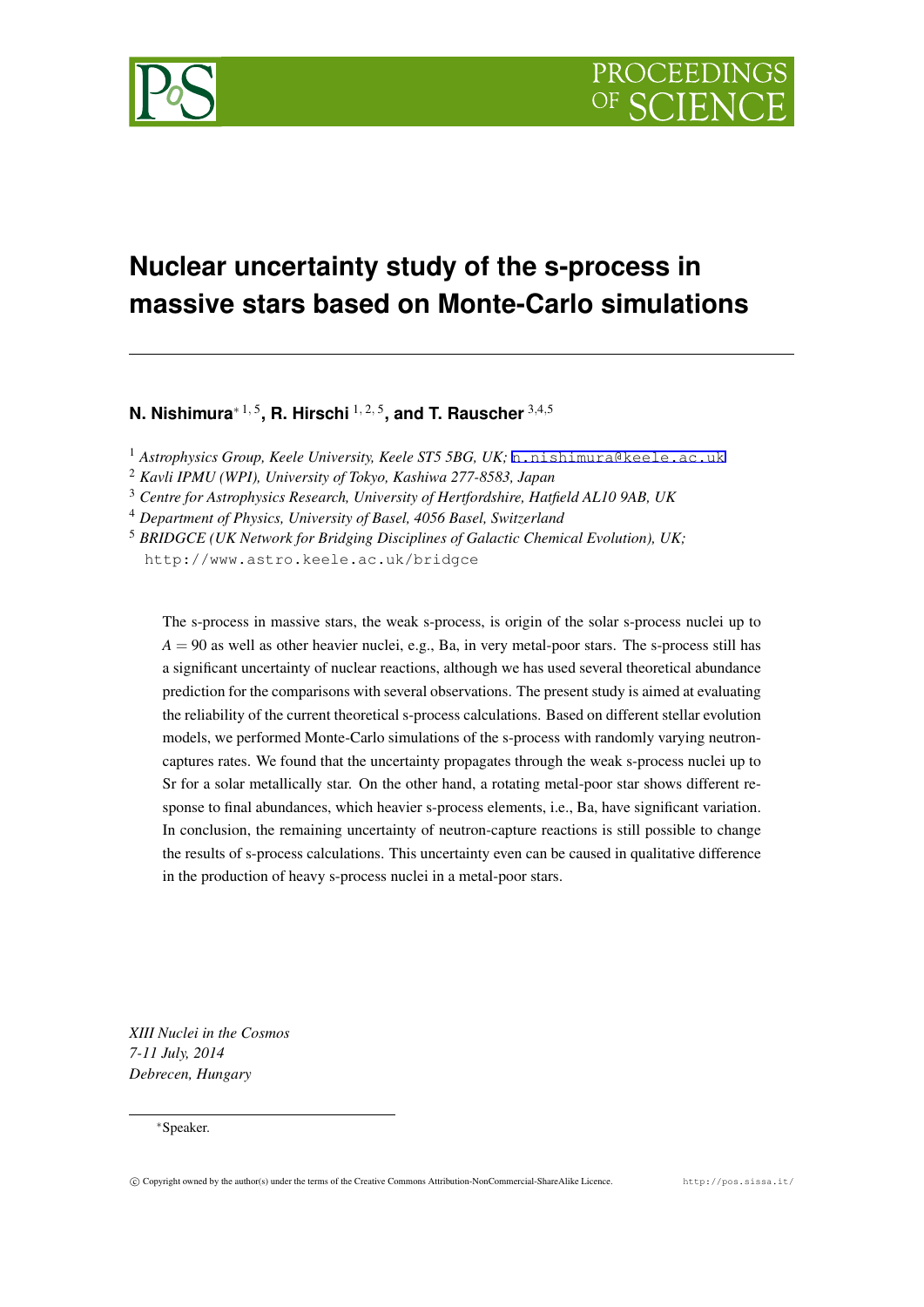## <span id="page-1-0"></span>1. Introduction

The slow neutron capture process, the s-process, is one of the major nucleosynthesis processes, producing heavy elements beyond iron via neutron captures and  $\beta$ -decays. The s-process has nucleosynthesis paths along the β-decay stable isotopes and progresses on long time scales (*≫* 1 yr) during the nuclear burning of stellar evolution. Massive stars, for which the zero age main sequence mass exceeds 10 *M⊙*, are an astronomical site for the s-process, as well as low mass asymptotic giant branch (AGB) stars (for a review, see [1]). The s-process in massive stars, the so-called weak s-process, generally takes place during the core-He and the shell-C burning phases. The neutron source is provided by the reaction  ${}^{22}Ne(\alpha, n)^{25}Mg$  and the weak s-process produces mainly isotopes up to the mass number of  $A \sim 90$ .

At solar metallicity, rotation-induced mixing has a moderate effect on s-process production. At very low metallicities, however, rotation-induced mixing has a much stronger effect. Indeed, it leads to mixing between the helium-burning core and the hydrogen-burning shell. This first mixes primary  ${}^{12}C$  and  ${}^{16}O$  into the H-burning shell, which produces  ${}^{14}N$  via the CNO cycle. Later on, the <sup>14</sup>N is mixed back into the He-burning core, at which point it immediately converts into <sup>22</sup>Ne via <sup>14</sup>N( $\alpha$ , n) <sup>18</sup>F( $e^+$   $v_e$ ) <sup>18</sup>O( $\alpha$ ,  $\gamma$ )<sup>22</sup>Ne. At the end of He-core burning, <sup>22</sup>Ne( $\alpha$ ,*n*)<sup>25</sup>Mg releases large amounts of neutrons and drastically changes the s-process production [2]. Due to a high neutron number density, this non-standard weak s-process possibly produces heavy nuclei up to *A ∼* 200.

There are studies about the uncertainty of nuclear physics on the weak s[-p](#page-4-0)rocess, however, most of previous works on this issue were mostly performed with focuses on individual reaction rates. In this study, we focus on the physical uncertainty of the neutron capture rates relevant to the s-process in massive stars both at solar and very low metallicities, based on comprehensive simulations in a Monte-Carlo framework. Our comprehensive approach can shed light on the sensitivity of week s-process due to remaining nuclear physics properties, i.e., the neutron capture on heavy nuclei and beta-decay.



Figure 1: Results of s-process nucleosynthesis in massive stars. Production factor relative to the solar abundance are shown for a 25 $M_{\odot}$  star with solar metallicity (left) and a rotating and non-rotating 20 $M_{\odot}$  star of low metallicity, *Z* = 10*−*<sup>5</sup> , (right), respectively. The region of the horizontal lines corresponds the range of <sup>16</sup>O within the factor of 2.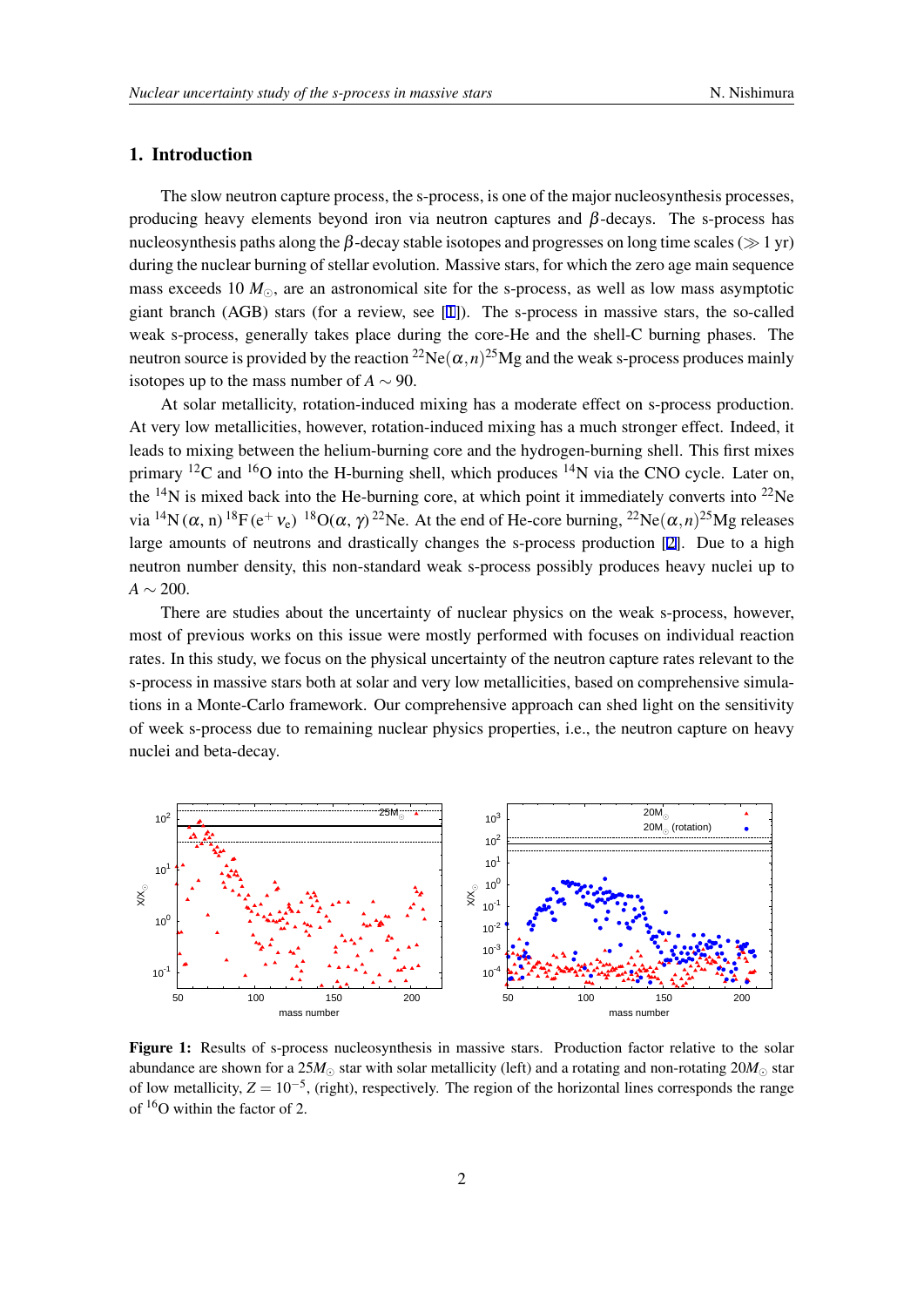<span id="page-2-0"></span>

Figure 2: The probability density of selected s-process nuclei for a Monte-Carlo calculation. 25*M<sup>⊙</sup>* nonrotating star with solar metallicity (upper), 20*M<sup>⊙</sup>* rotating, metal poor star (lower).

### 2. The s-process and Monte-Carlo Simulations

Based on stellar evolution calculations in spherical symmetry (multi-zones in 1D), we developed a representative thermodynamic evolution via a single zone "trajectory", which contains the time evolution of density and temperature. We tested that the s-process production using the single zone trajectories is comparable to full stellar model calculations. Here, we consider the single trajectory of a 25 $M_{\odot}$  solar metallicity star (*Z* = *Z*<sub>⊙</sub>) and of a 20 $M_{\odot}$  metal poor star (*Z* = 10<sup>-5</sup>), which are based on the stellar evolution calculations presented in [3] and [4], respectively.

In the metal poor star, the effect of rotation-induced mixing is included in the single zone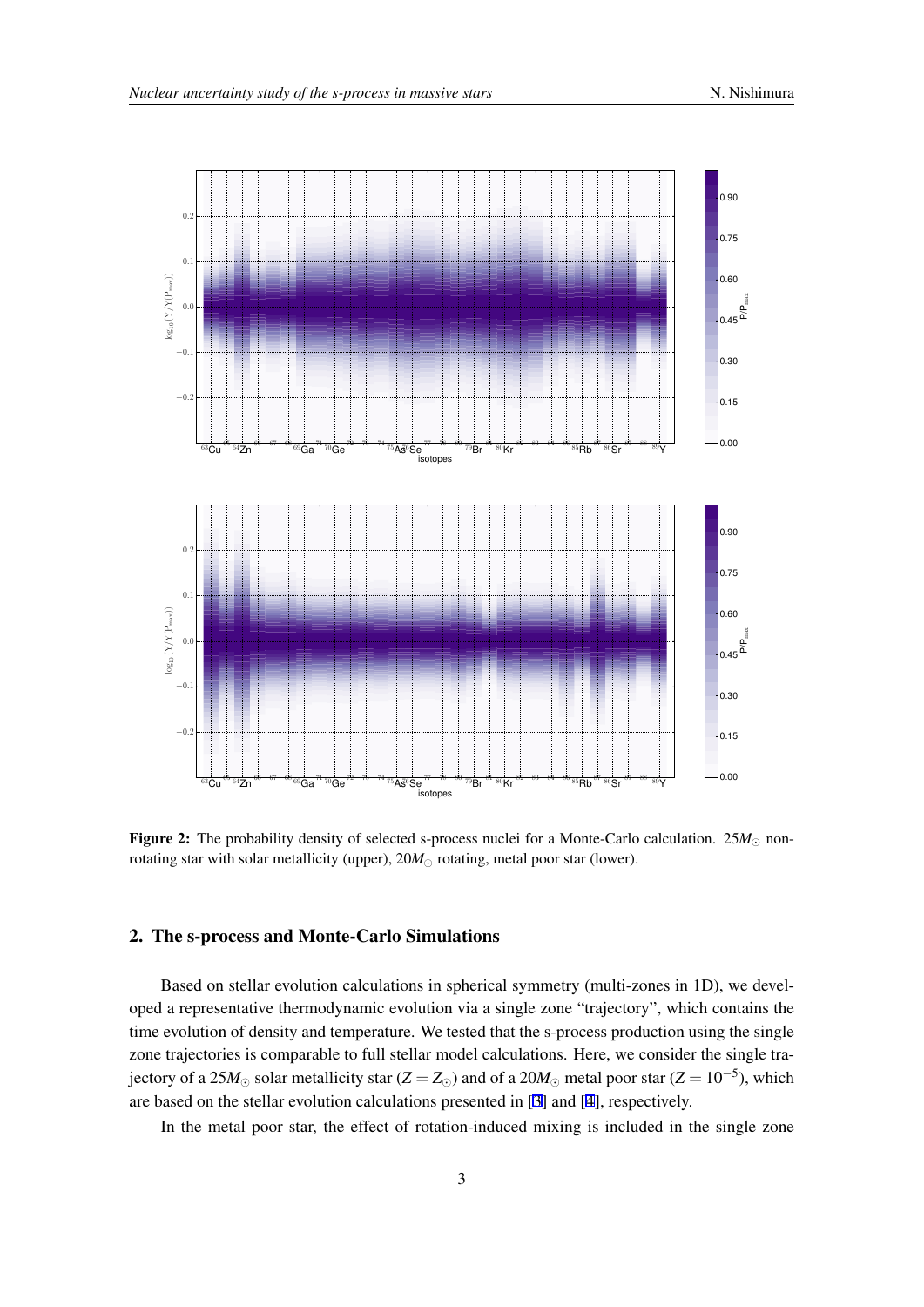<span id="page-3-0"></span>

Figure 3: The probability density of the s-process peak nuclei,  ${}^{88}Sr$ ,  ${}^{138}Ba$ , and  ${}^{208}Pb$ .  $25M<sub>o</sub>$  non-rotating star with solar metallicity (left), 20*M<sup>⊙</sup>* rotating, metal poor star (right).

trajectory by adding  $1\%$  of <sup>14</sup>N to the initial composition. This primary <sup>14</sup>N is then converted into  $22$ Ne during He-burning, which is consistent with more sophisticated evolution calculations [2]. The results of nucleosynthesis calculations using these simplified trajectories are shown in Fig. 1. The abundance pattern of the  $25M_{\odot}$  star ( $Z = Z_{\odot}$ ) corresponds to the typical weak s-process, which produces mainly nuclei up to *A*  $\sim$  90. On the other hand, the 20*M*<sub> $\odot$ </sub> star (*Z* = 10<sup>-5</sup>) with effect[iv](#page-4-0)e rotation (by adding  $1\%$  of  $^{14}N$  to the initial composition), has an abundance distribution that [is](#page-1-0) clearly different from the case of the non-rotating star (the non-rotating star showing no signature of the s-process). The figure also shows how rotation-induced mixing allows the production of elements up to the barium peak  $(A \sim 138)$ .

Monte-Carlo simulations using random factors represent a robust scheme to examine relevant physical uncertainties (see, e.g., [5]). We performed large scale simulations using a Monte-Carlo code<sup>1</sup>, based on a general nuclear reaction network [6]. In this study, we focus on neutron capture rates, where the reaction network adopts theoretical rates of REACLIB [7] and experimental rates of KADoNiS<sup>2</sup>, as the stand[ard](#page-4-0) nuclear reaction rate inputs. We vary all  $(n, \gamma)$ -rates for nuclei heavier than iron with the random number distributio[ns](#page-5-0) within *±*20% of the standard value. In this study, we only focus on neutron capture reactions by heavy nuclei, although [th](#page-5-0)ere are other large uncertainties related to key energy-generating reactions (see e. g. [8]) and neutron source or poison reactions (see [6], [9] and references therein).

#### 3. Results

The results of Monte-Carlo simulations are shown in Fig. 2 for the  $25M_{\odot}$  star ( $Z = Z_{\odot}$ ) and for the rotating <sup>20</sup>*M<sup>⊙</sup>* star (*<sup>Z</sup>* <sup>=</sup> <sup>10</sup>*−*<sup>5</sup> ). These plots show the probability density distribution of the abundance *Y* for each isotope, resulting from the random variation of  $(n, \gamma)$  reaction rates within the Monte Carlo framework. The plots shows a sample of s-pro[ce](#page-2-0)ss nuclei.

In Fig. 2 (top-panel), we can see that, in the solar metallicity case, the uncertainty in the final abundances generally increases from Cu to Kr. This is due to the propagation of the uncertainties of all the  $(n, \gamma)$  reactions along the s-process path. As the weak s-process in massive stars ends at the first pea[k,](#page-2-0) the uncertainties become smaller again from Kr to Y. Uncertainties in the final abun-

<sup>&</sup>lt;sup>1</sup>"PizBuin Monte-Carlo framework", T. Rauscher, R. Hirschi, N. Nishimura, and U. Frischknecht (2012–2014). <sup>2</sup>Web site: www.kadonis.org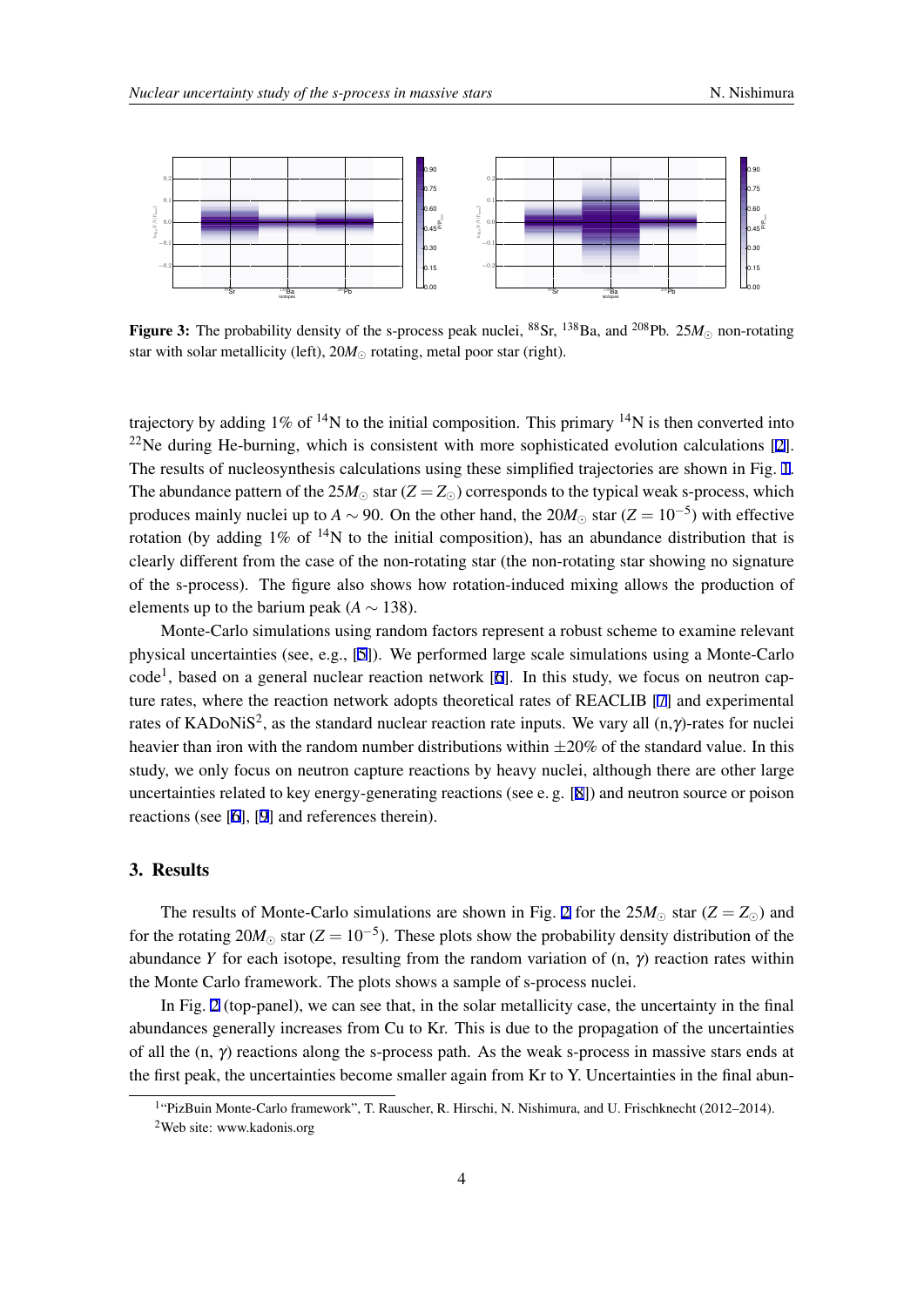<span id="page-4-0"></span>dances are generally smaller for the case of 20*M<sup>⊙</sup>* of the rotating metal poor star compared with a 25*M<sup>⊙</sup>* star. This difference is caused by the stronger neutron flux in the rotating low metallicity model, the abundance pattern of which is shown in Fig. 1. Due to the higher number of neutron captures, the production peak is shifted to the region of  $A = 80 - 150$ . Note that a few isotopes affected by branchings like  ${}^{63}$ Cu and  ${}^{64}$ Zn show a larger uncertainty.

Figure 3 shows the result of the same Monte-Carlo s[im](#page-1-0)ulations, (already presented in Fig. 2), but only for the s-process peak nuclei,  ${}^{88}Sr$ ,  ${}^{138}Ba$ , and  ${}^{208}Pb$ . Heavy nuclei  $A > 100$ , in principle, are produced by main s-process, while weak s-process produces up to <sup>88</sup>Sr and other peaks are underprodu[ce](#page-3-0)d. The physical condition is drastically changed if metal poor stars rotate rapi[dly](#page-2-0). The  $^{138}$ Ba is in the region of most abundant nuclei as shown in Fig. 1. We see in Fig. 3 that the uncertainty in the final abundance of  $138$ Ba due to uncertainties in neutron capture rates is significant at low *Z*.

The production of Ba in metal-poor stars has been investigated be[ca](#page-1-0)use of the observ[ati](#page-3-0)onal importance [10]. However, production of heavy s-process nuclei in massive low-*Z* stars strongly depends on rotation. The abundance is also influenced by the uncertainty of neutron source or neutron poison reactions (see [6, 9] and references therein). Although uncertainties of s-process abundances [at l](#page-5-0)ow *Z* due to the known neutron source and/or neutron poison reactions and rotation are dominant, this study shows that the effects of uncertainties in  $(n, \gamma)$  is also important.

As we have demonstrated [in th](#page-5-0)is study, which impacts of  $(n, \gamma)$  rates uncertainties on the sprocess production in massive stars, a Monte Carlo framework can provide a robust tool for analysis of uncertainties. Additionally, the framework used in this study is applicable to other nucleosynthesis processes (see, e.g., [11, 12]), in particular, synthesises of heavy elements, in which a large number of nuclear reactions are involved. For such complicated nucleosynthesis processes, important reaction and decay processes exceeds tens thousands and more, which we hardly examine one by one. As also shown in t[he](#page-5-0) [stud](#page-5-0)y of  $\gamma$ -process [11], Monte-Carlo scheme has big advantage to quantify uncertainties in complicated processes.

*Acknowledgement:* This project has been financ[iall](#page-5-0)y supported by European Research Council (EU-FP7-ERC-2012-St Grant 306901 and GA 321263-FISH) and Swiss National Science Foundation. Numerical simulations were in part carried out on the COSMOS Shared Memory system at DAMTP, University of Cambridge (STFC DiRAC HPC Facility) and computer facilities at CfCA, National Astronomical Observatory of Japan. RH acknowledges support from the World Premier International Research Center Initiative, NEXT, Japan.

#### References

- [1] F. Käppeler, R. Gallino, S. Bisterzo, and W. Aoki, Reviews of Modern Physics 83 (2011) 157.
- [2] U. Frischknecht, R. Hirschi, and F.-K. Thielemann, A&A 538 (2012) L2.
- [3] R. Hirschi, G. Meynet, and A. Maeder, A&A 425 (2004) 649.
- [4] R. Hirschi, U. Frischknecht, F.-K. Thielemann, M. Pignatari, C. Chiappini, S. Ekström, G. Meynet, and A. Maeder, in: IAU Symposium, eds. L. K. Hunt, S. C. Madden, and R. Schneider, Vol. 255 of *IAU Symposium*, 2008, p. 297.
- [5] C. Iliadis, R. Longland, A. Coc, F. X. Timmes, and A. E. Champagne, ArXiv e-prints 702.